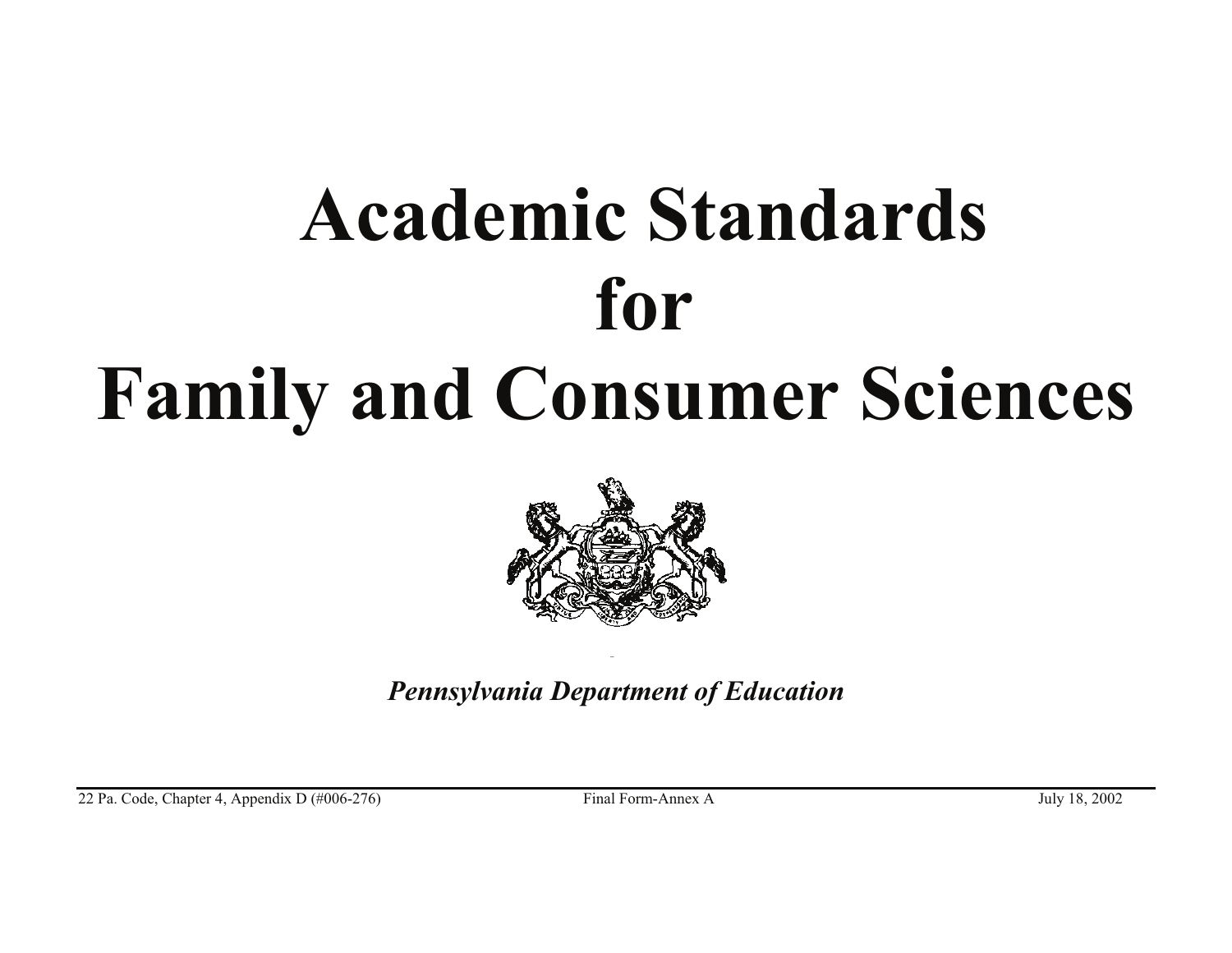## **XXXI. TABLE OF CONTENTS**

**Introduction………………………………………….……. XXXII.** 

### *THE ACADEMIC STANDARDS*

#### **Financial and Resource Management……………………. 11.1.**

- *A. Resource Management*
- *B. Spending Plan*
- *C. Housing*
- *D. Consumer Rights and Responsibilities*
- *E. Income*
- *F. Purchasing*
- *G. Services*

#### **Balancing Family, Work and Community Responsibility.. 11.2.**

- *A. Practical Reasoning*
- *B. Action Plans*
- *C. Team Building*
- *D. Space Planning*
- *E. Technology*
- *F. Family Functions*
- *G. Family Life Cycle*
- *H. Communications*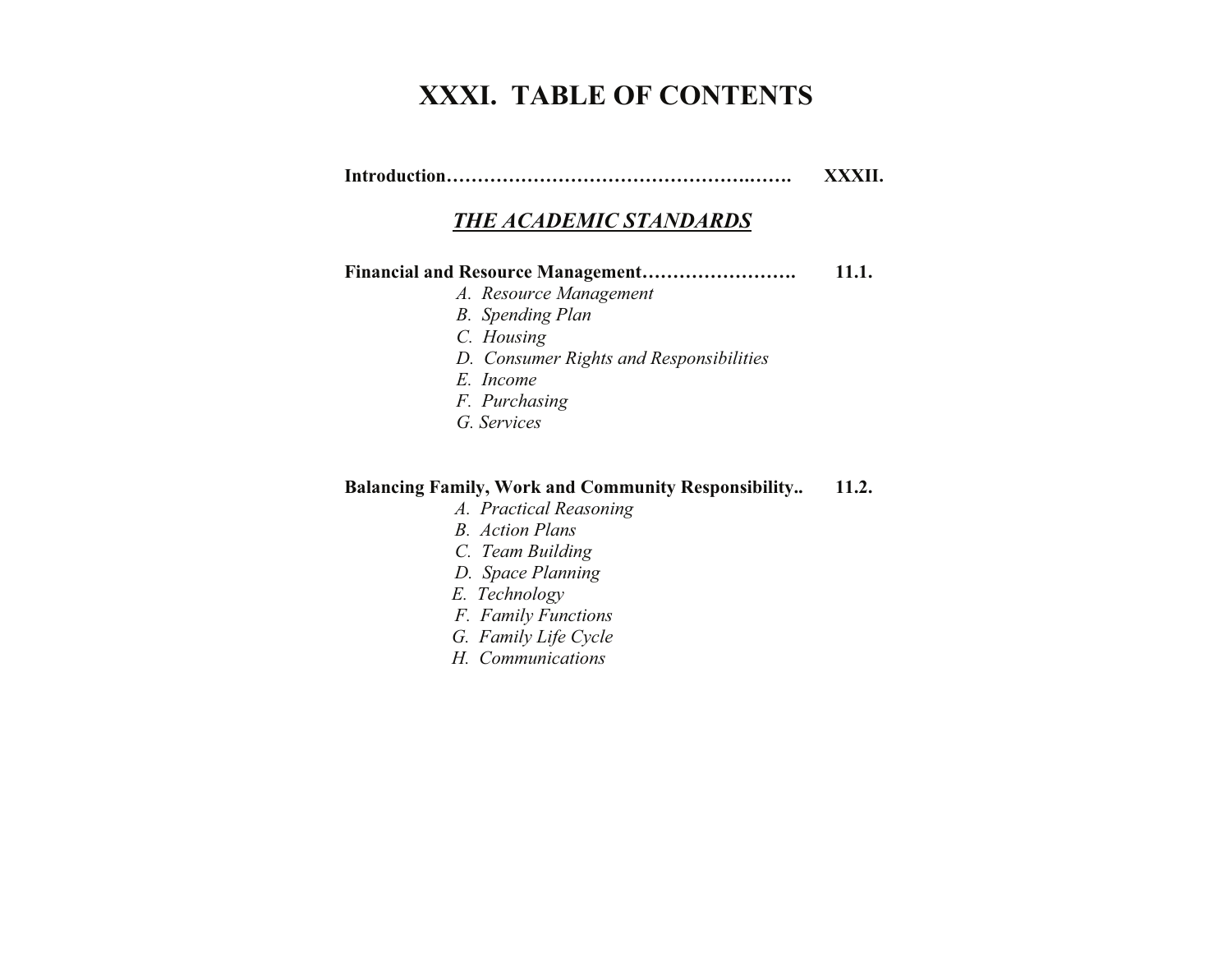#### **Food Science and Nutrition..……………………………… 11.3.**

- *A. Food Supply*
- *B. Safety and Sanitation*
- *C. Nutrient Analysis*
- *D. Nutrition and Health*
- *E. Calories and Energy*
- *F. Meal Management*
- *G. Food Science*

#### **Child Development.…...…………………………………... 11.4.**

- *A. Developmental Stages*
- *B. Health and Safety*
- *C. Learning Environments*
- *D. School Involvement*
- *E. Literacy*

| XXXIII. |
|---------|
|         |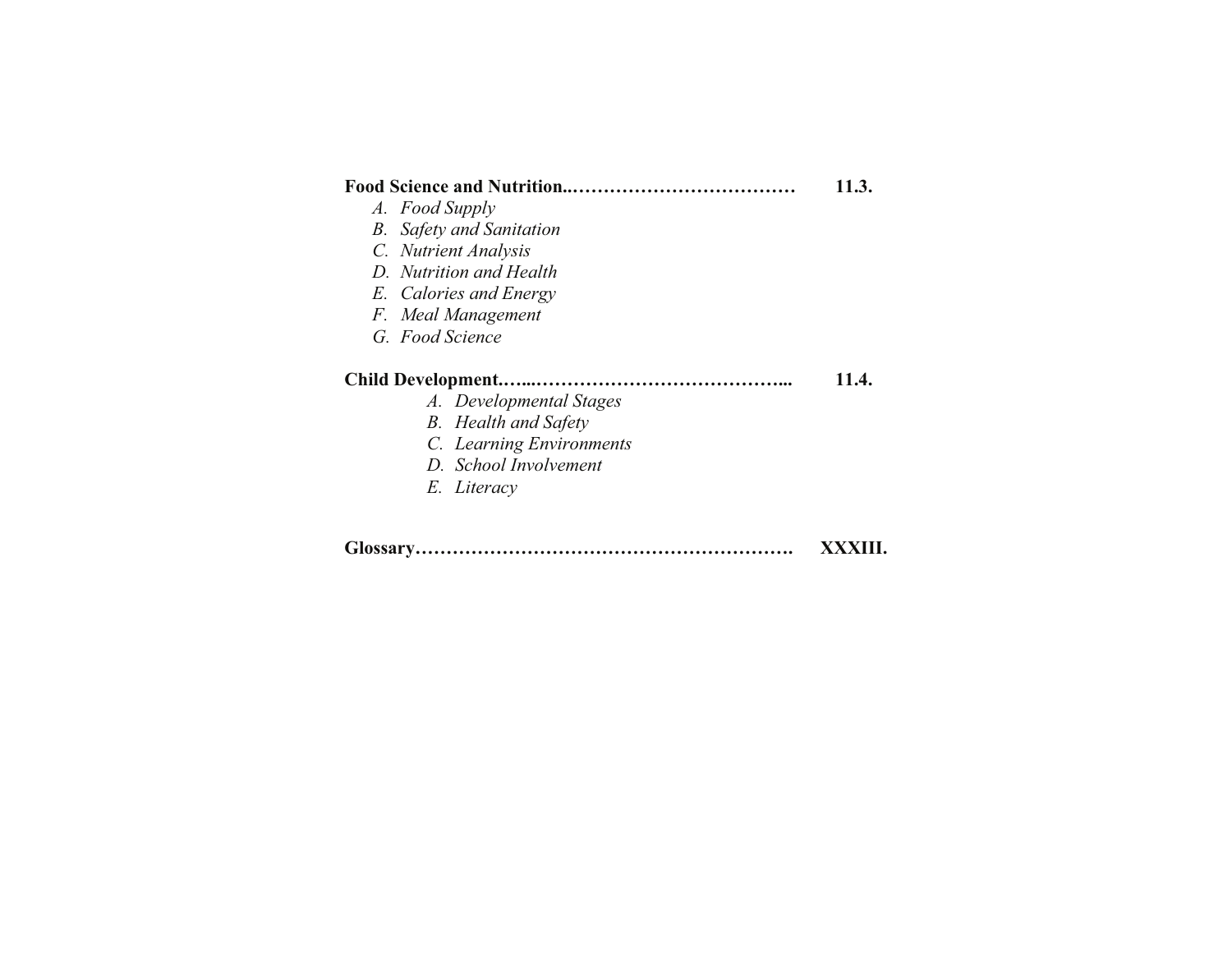## **XXXII. INTRODUCTION**

XXXII. INTRODUCTION<br>This document includes Academic Standards for Family and Consumer Sciences at four grade levels (third, sixth, ninth and twelfth) with the emphasis on what students will know and be able to do in the following areas:

- $\Diamond$  11.1. Financial and Resource Management
- $\lozenge$  11.2. Balancing Family, Work, and Community Responsibility
- $\Diamond$  11.3. Food Science and Nutrition
- $\lozenge$  11.4. Child Development.

The focus of the Academic Standards for Family and Consumer Sciences education is the individual, the family and the community. The economic, social and political well-being of our state depends on the well-being of Pennsy economic, social and political well-being of our state depends on the well-being of Pennsylvania's families. The family is responsible for nurturing its members. Family experiences, to a great extent, determine who a person is and what a person becomes. Family and Consumer Sciences, working with Pennsylvania's families, supports the development of the knowledge and skills that students need as family members both now and in the future. The 21<sup>st</sup> Century requires students to develop the ability to transform information into knowledge by using standards to certify that this information is meaningful, categorizing it to a purpose and then transforming their knowledge into wisdom by applying it to real life.

Family and Consumer Sciences is a discipline composed of strong subject matter concentrations with a commitment to integration. Concepts form a framework for learning based on these tenets:

- **Families are the fundamental unit of society.**
- A life-span approach to individual and family development contributes to creating lifelong learners.
- Meeting individual and family needs inside and outside the home are shared responsibilities.
- Individual, family and community well-being is strengthened through an awareness of diversity.
- The use of diverse modes of inquiry strengthens intellectual development.
- The content learning in Family and Consumer Sciences classes enhances the mastery of academic standards.
- Standards-based learning within Family and Consumer Sciences classrooms can best be demonstrated through performance based assessment.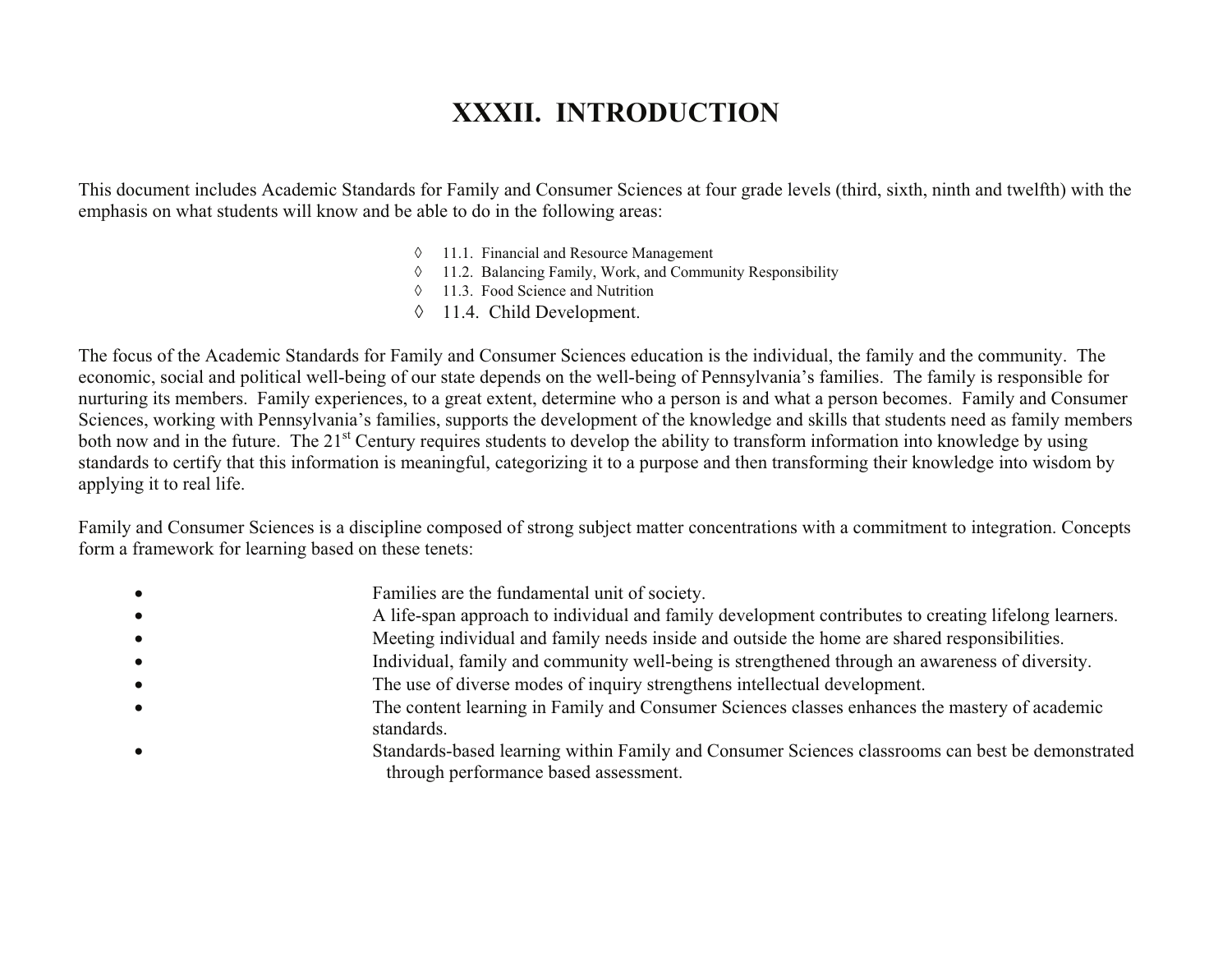Learners in Family and Consumer Sciences nurture themselves and others, taking increased responsibility for improving their quality of living.

earn<br>he *l*<br>ving The Academic Standards for Family and Consumer Sciences are written to empower individuals and families to manage the challenges of living and working in a diverse, global society. These Academic Standards address the functioning of families and their interrelationships with work, community and society. The focus is on the reoccurring, practical problems of individuals and families. An integrative approach is used to help individuals and families identify, create and evaluate goals and alternative solutions to significant problems of everyday life. Students are taught to take responsibility for the consequences of their actions. Comprehensive classroom experiences allow students to develop the knowledge and skills needed in making choices to meet their personal, family and work responsibilities.

A glossary is included to assist the reader in understanding terminology contained in the standards.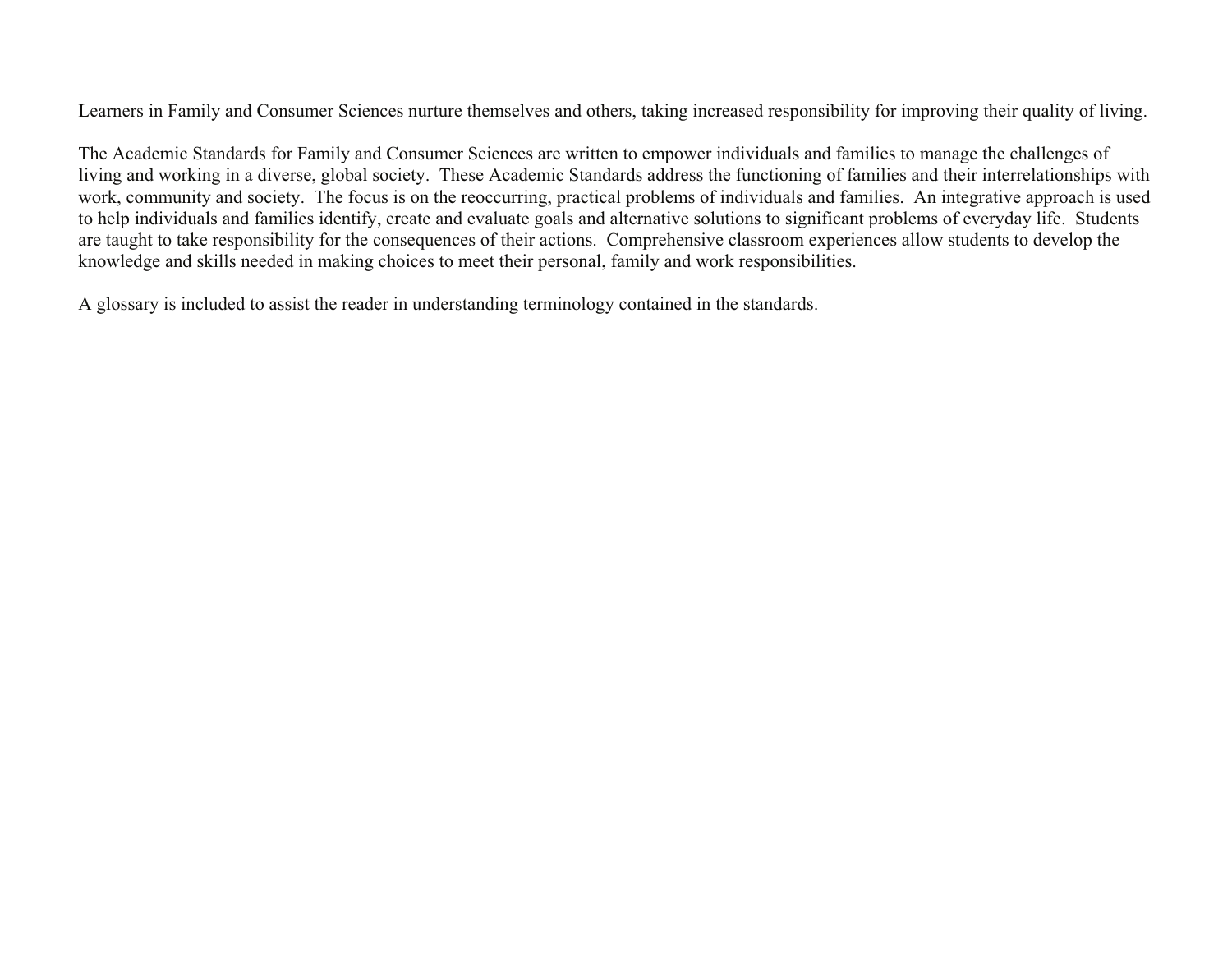| 11.1.                                                                                                                                    | <b>Financial and Resource Management</b>                                                                                                                                                                      |                                                                                                                                                                                            |                                                                                                                                                                                                |  |  |  |  |
|------------------------------------------------------------------------------------------------------------------------------------------|---------------------------------------------------------------------------------------------------------------------------------------------------------------------------------------------------------------|--------------------------------------------------------------------------------------------------------------------------------------------------------------------------------------------|------------------------------------------------------------------------------------------------------------------------------------------------------------------------------------------------|--|--|--|--|
| 11.1.3. <b>GRADE 3</b>                                                                                                                   | 11.1.6. <b>GRADE 6</b>                                                                                                                                                                                        | 11.1.9. <b>GRADE 9</b>                                                                                                                                                                     | 11.1.12. <b>GRADE 12</b>                                                                                                                                                                       |  |  |  |  |
| and skills needed to                                                                                                                     | Pennsylvania's public schools shall teach, challenge and support every student to realize his or her maximum potential and to acquire the knowledge                                                           |                                                                                                                                                                                            |                                                                                                                                                                                                |  |  |  |  |
| A. Identify money denominations,<br>services and material resources<br>available as trade-offs within the<br>home, school and community. | Justify the decision to use or not use<br>А.<br>resources based on scarcity.                                                                                                                                  | A. Analyze current conservation practices<br>and their effect on future renewable<br>and non-renewable resources.<br>Refuse<br>Reduce<br>Reuse<br>Recycle<br>$\bullet$                     | A. Evaluate the impact of family resource<br>management on the global community.                                                                                                               |  |  |  |  |
| B. Define the components of a spending<br>plan (e.g., income, expenses, savings).                                                        | Know the relationship of the<br>B.<br>components of a simple spending plan<br>and how that relationship allows for<br>managing income, expenses and<br>savings.                                               | Explain the responsibilities associated<br><b>B.</b><br>with managing personal finances<br>(e.g., savings, checking, credit, non-<br>cash systems, investments, insurance).                | B. Analyze the management of financial<br>resources across the lifespan.                                                                                                                       |  |  |  |  |
| C. Explain the need for shelter for the<br>purpose of safety, warmth and<br>comfort.                                                     | Describe the adaptability to meet basic<br>C.<br>human needs of the different types of<br>housing available (e.g., single home,<br>apartment, mobile home, shelter,<br>recreational vehicle, public housing). | Delineate and assess the factors<br>$C_{\cdot}$<br>affecting the availability of housing<br>(e.g., supply and demand, market<br>factors, geographical location,<br>community regulations). | C. Analyze the relationship among factors<br>affecting consumer housing decisions<br>(e.g., human needs, financial<br>resources, location, legal agreements,<br>maintenance responsibilities). |  |  |  |  |
| D. Explain consumer rights and<br>responsibilities.<br>To be safe<br>To be informed<br>To be heard<br>To choose<br>To redress            | D. Analyze information in care<br>instructions, safety precautions and the<br>use of consumable goods as a<br>demonstration of understanding of<br>consumer rights and responsibilities.                      | Explain how consumer rights and<br>D.<br>responsibilities are protected (e.g.,<br>government agencies, consumer<br>protection agencies, consumer action<br>groups).                        | Evaluate the role of consumer rights<br>D.<br>and responsibilities in the resolution of<br>a consumer problem through the<br>practical reasoning process.                                      |  |  |  |  |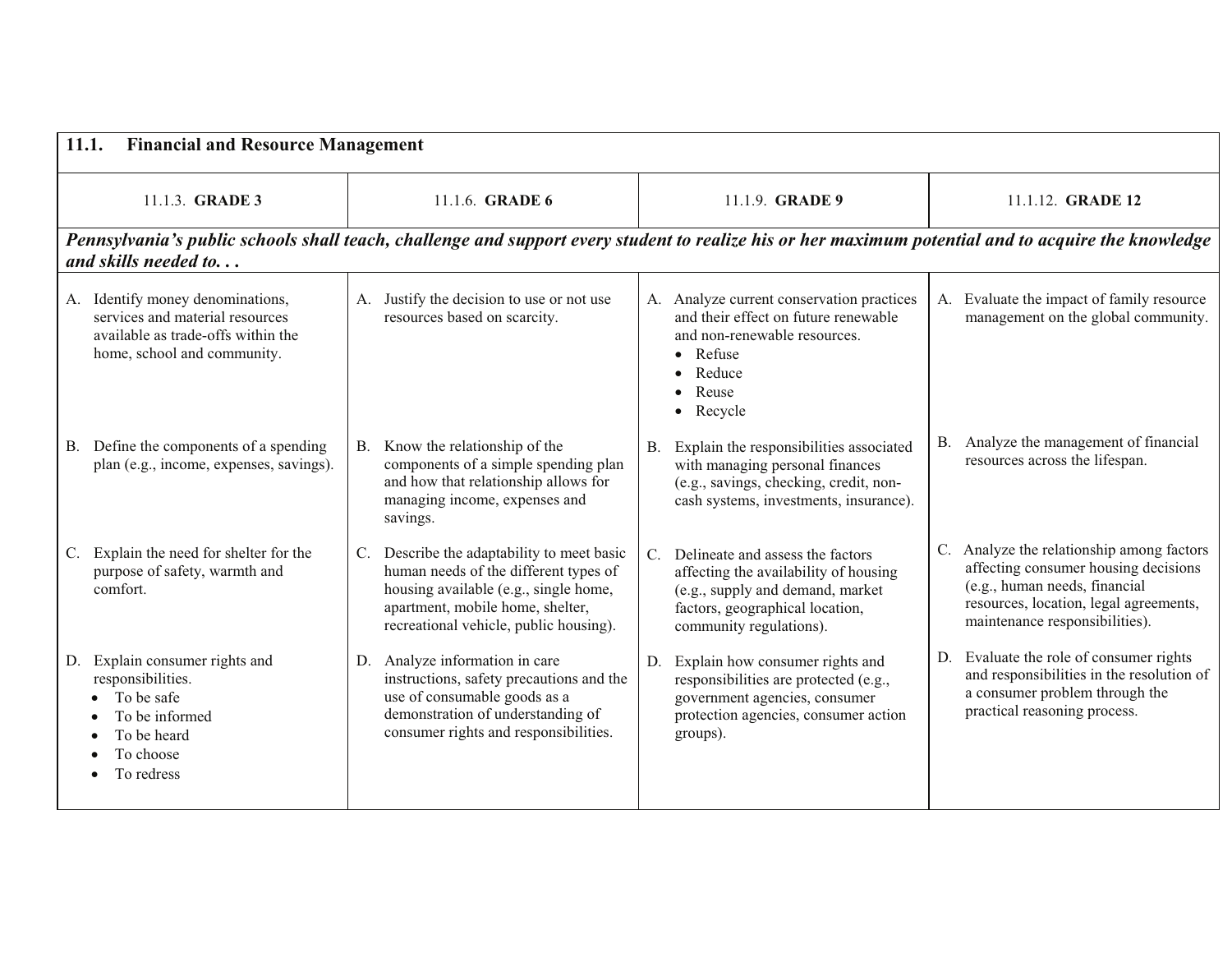|    | E. Explain the relationship between work<br>and income.                                                                                      | Explain the principles of child labor<br>Е.<br>laws and the opportunity cost of<br>working by evaluating the advantages<br>and disadvantages of holding a job<br>while a teenager. | Е. | Compare the influences of income and<br>fringe benefits to make decisions about<br>work.  | Е. | Compare and contrast factors affecting<br>annual gross and taxable income and<br>reporting requirements (e.g., W-2<br>form, Income tax form). |
|----|----------------------------------------------------------------------------------------------------------------------------------------------|------------------------------------------------------------------------------------------------------------------------------------------------------------------------------------|----|-------------------------------------------------------------------------------------------|----|-----------------------------------------------------------------------------------------------------------------------------------------------|
| F. | Describe criteria needed to<br>identify quality in consumer<br>goods and services (e.g., food,<br>clothing, furniture, home                  | F. Explain practices to maintain and/or<br>repair consumer goods and services.                                                                                                     | F. | Evaluate different strategies to obtain<br>consumer goods and services.                   | F. | Compare and contrast the selection of<br>goods and services by applying<br>effective consumer strategies.                                     |
|    | technology, health care,<br>transportation, services).<br>G. Identify the services that communities<br>provide for individuals and families. | G. Identify the public and nonpublic<br>services that are available to serve<br>families within the community.                                                                     |    | G. Analyze how public, nonpublic and<br>for-profit service providers serve the<br>family. |    | G. Compare the availability, costs and<br>benefits of accessing public, nonpublic<br>and for-profit services to assist the<br>family.         |
|    |                                                                                                                                              |                                                                                                                                                                                    |    |                                                                                           |    |                                                                                                                                               |
|    |                                                                                                                                              |                                                                                                                                                                                    |    |                                                                                           |    |                                                                                                                                               |
|    |                                                                                                                                              |                                                                                                                                                                                    |    |                                                                                           |    |                                                                                                                                               |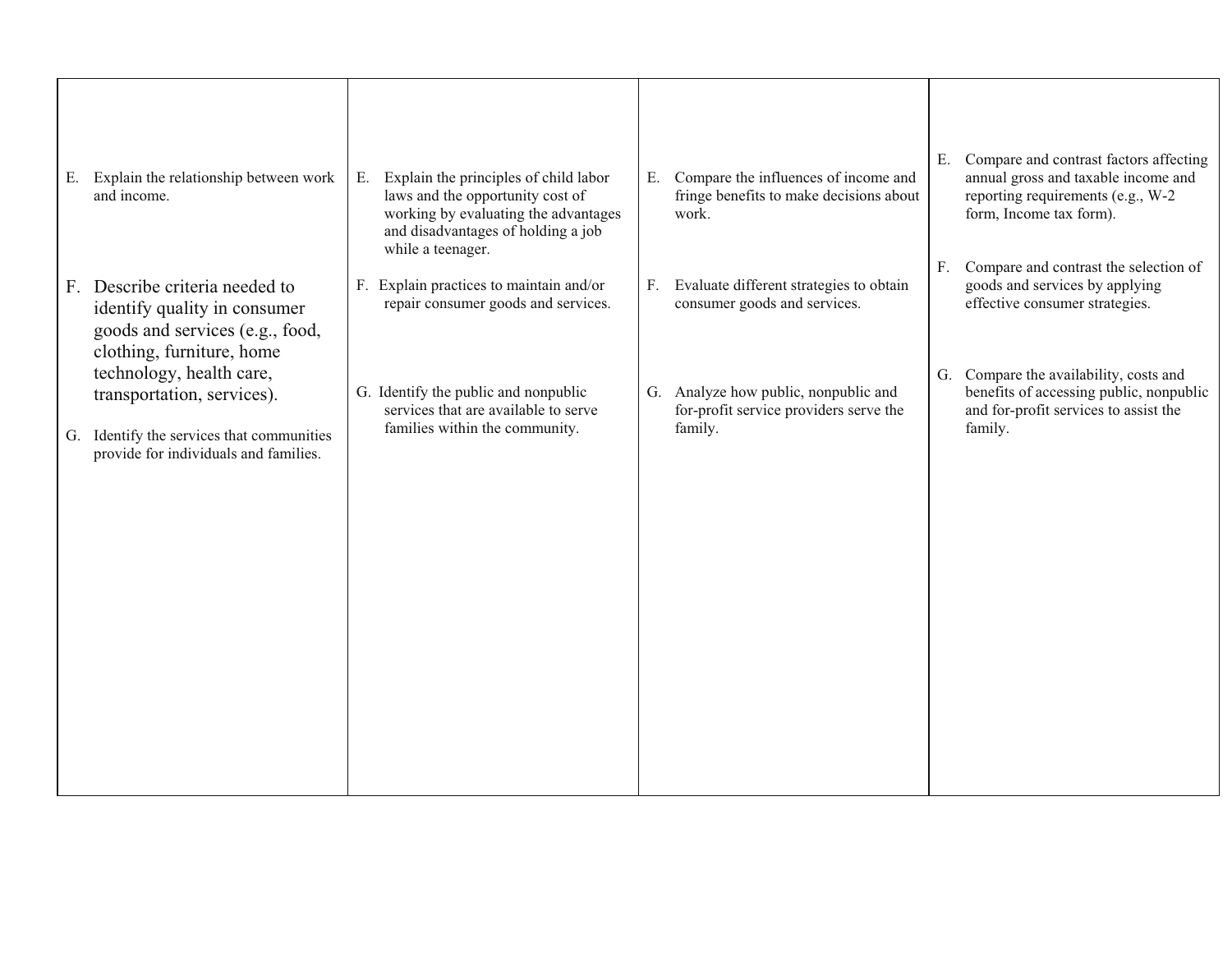| 11.2. Balancing Family, Work and Community Responsibility |  |  |
|-----------------------------------------------------------|--|--|

| 11.2.   | <b>Balancing Family, Work and Community Responsibility</b>                                                                  |           |                                                                                                                                                                                                       |             |                                                                                                                                                                                                                                                           |    |                                                                                                                                                                                                                      |
|---------|-----------------------------------------------------------------------------------------------------------------------------|-----------|-------------------------------------------------------------------------------------------------------------------------------------------------------------------------------------------------------|-------------|-----------------------------------------------------------------------------------------------------------------------------------------------------------------------------------------------------------------------------------------------------------|----|----------------------------------------------------------------------------------------------------------------------------------------------------------------------------------------------------------------------|
|         | 11.2.3. <b>GRADE 3</b>                                                                                                      |           | 11.2.6. <b>GRADE 6</b>                                                                                                                                                                                |             | 11.2.9. <b>GRADE 9</b>                                                                                                                                                                                                                                    |    | 11.2.12. <b>GRADE 12</b>                                                                                                                                                                                             |
|         | and skills needed to                                                                                                        |           | Pennsylvania's public schools shall teach, challenge and support every student to realize his or her maximum potential and to acquire the knowledge                                                   |             |                                                                                                                                                                                                                                                           |    |                                                                                                                                                                                                                      |
|         | A. Examine consequences of family,<br>work or career decisions.                                                             |           | A. Contrast the solutions reached through<br>the use of a simple decision making<br>process that includes analyzing<br>consequences of alternative solutions<br>against snap decision making methods. | А.          | Solve dilemmas using a practical<br>reasoning approach<br>• Identify situation<br>• Identify reliable information<br>• List choices and examine the<br>consequences of each<br>• Develop a plan of action<br>• Draw conclusions<br>• Reflect on decisions | А. | Justify solutions developed by using<br>practical reasoning skills.                                                                                                                                                  |
|         | B. Identify the importance of routines and<br>schedules while differentiating<br>between short and long term goals.         | <b>B.</b> | Deduce the importance of time<br>management skills (e.g. home, school,<br>recreational activities).                                                                                                   | B.          | Know FCCLA action planning<br>procedure and how to apply it to<br>family, work and community<br>decisions.                                                                                                                                                |    | B. Evaluate the effectiveness of action<br>plans that integrate personal, work,<br>family and community responsibilities.                                                                                            |
| C.      | Indicate the benefits and costs of<br>working as an individual or as a team<br>member and of being a leader or<br>follower. | C.        | Classify the components of effective<br>teamwork and leadership.                                                                                                                                      | $C_{\cdot}$ | Assess the effectiveness of the use of<br>teamwork and leadership skills in<br>accomplishing the work of the family.                                                                                                                                      |    | C. Analyze teamwork and leadership<br>skills and their application in various<br>family and work situations.                                                                                                         |
| space). | D. Explain the importance of organizing<br>space for efficiency and a sense of<br>comfort (e.g., desk space, classroom      | D.        | Identify the concepts and principles<br>used in planning space for activities.                                                                                                                        | D.          | Analyze the space requirements for a<br>specified activity to meet a given need<br>(e.g., family room, home office,<br>kitchen).                                                                                                                          | D. | Based on efficiency, aesthetics and<br>psychology, evaluate space plans<br>(e.g., home, office, work areas) for<br>their ability to meet a variety of needs<br>including those of individuals with<br>special needs. |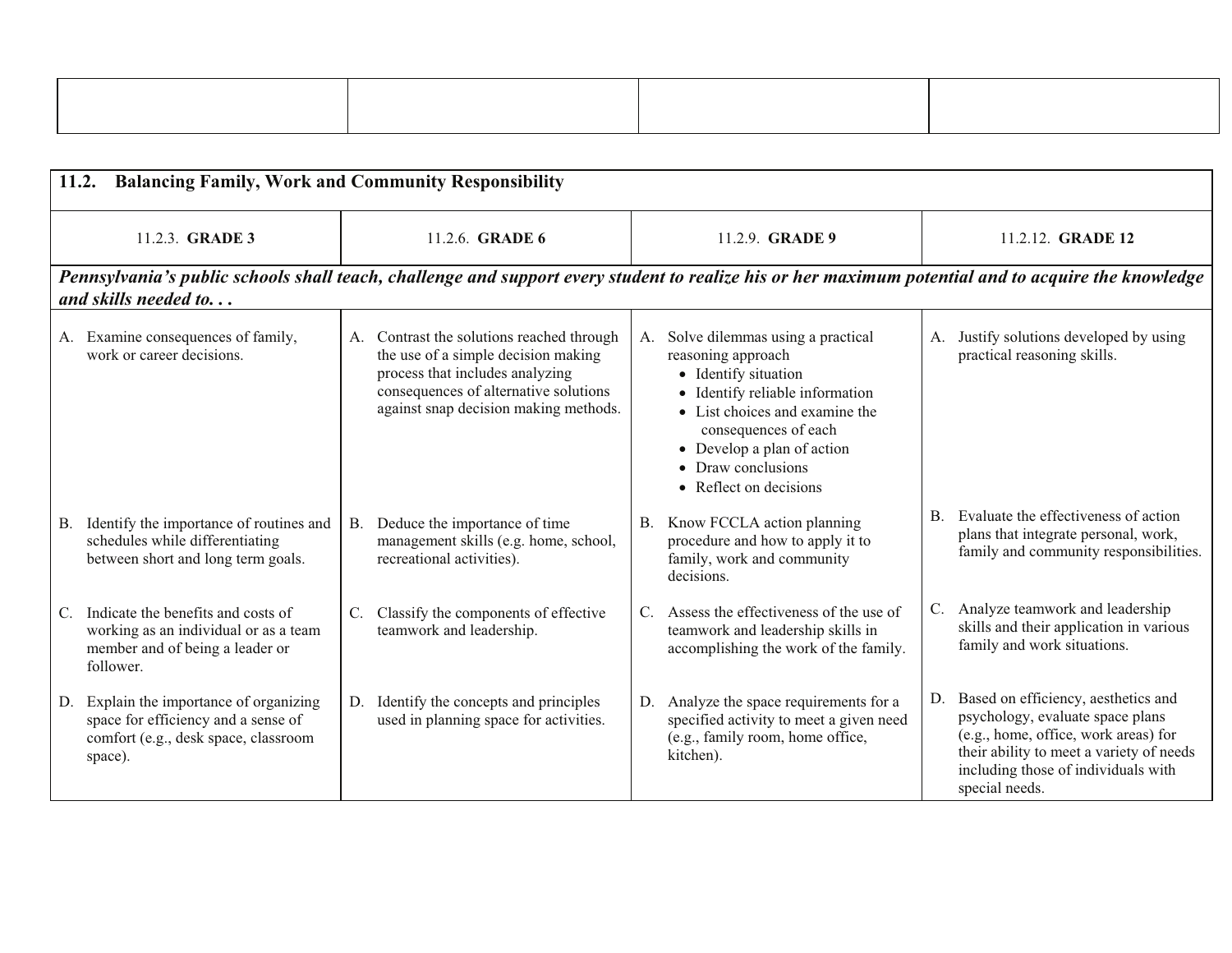| Analyze the effectiveness of<br>Е.<br>technology used for school and home<br>in accomplishing the work of the<br>family (e.g., security, entertainment,<br>communication, education).                                           | E. Describe the role of technology within<br>a community in maintaining a safe and<br>healthy living environment<br>(e.g., safety, hospitals, waste treatment,<br>water quality, schools).                                     | Evaluate the impact of technology and<br>E.<br>justify the use or nonuse of it<br>(e.g., safety, cost/budget, appearance,<br>efficiency).                                                                                      | Assess the availability of emerging<br>Е.<br>technology that is designed to do the<br>work of the family and evaluate the<br>impact of its use on individuals,<br>families and communities. |
|---------------------------------------------------------------------------------------------------------------------------------------------------------------------------------------------------------------------------------|--------------------------------------------------------------------------------------------------------------------------------------------------------------------------------------------------------------------------------|--------------------------------------------------------------------------------------------------------------------------------------------------------------------------------------------------------------------------------|---------------------------------------------------------------------------------------------------------------------------------------------------------------------------------------------|
| Explain daily activities that fulfill<br>F.<br>family functions in meeting<br>responsibilities (e.g., economic,<br>emotional support, childcare and<br>guidance, housekeeping, maintaining<br>kinship, providing recreation).   | F. Compare and contrast how different<br>cultures meet family responsibilities<br>within differing configurations<br>(e.g., new parent, just married, single<br>adult living alone, "empty nest",<br>retired, senior citizen). | Contrast past and present family<br>F.<br>functions and predict their probable<br>impact on the future of the family.                                                                                                          | F. Assess the relationship of family<br>functions to human<br>developmental stages.                                                                                                         |
| Identify the life stages by identifying<br>G.<br>their developmental task (e.g., infant,<br>pre-schooler, school age, teen-age,<br>adult, senior citizen).                                                                      | G. Identify the characteristics of the<br>stages of the family life cycle<br>(e.g., beginning, expanding,<br>developing, launching, middle years,<br>retirement, variations).                                                  | Explain the influences of family life<br>G.<br>cycle stages on the needs of families<br>and communities (e.g., a large number<br>of young families needing day care,<br>fixed income senior citizens, school<br>age children). | G. Hypothesize the impact of present<br>family life-cycle trends on the global<br>community (e.g., over population,<br>increase in an aging population,<br>economic base).                  |
| H. Identify how to resolve conflict using<br>interpersonal communications skills.<br>Speaking and listening<br>I messages<br>Active listening<br>٠<br>Checking for understanding<br>Following directions<br>Empathy<br>Feedback | H. Describe positive and negative<br>interactions within patterns of<br>interpersonal communications.<br>Placating<br>$\bullet$<br>Blaming<br>Distracting<br>Intellectualizing<br>Asserting<br>$\bullet$                       | Justify the significance of interpersonal<br>Н.<br>communication skills in the practical<br>reasoning method of decision making.                                                                                               | H. Evaluate the effectiveness of using<br>interpersonal communication skills to<br>resolve conflict.                                                                                        |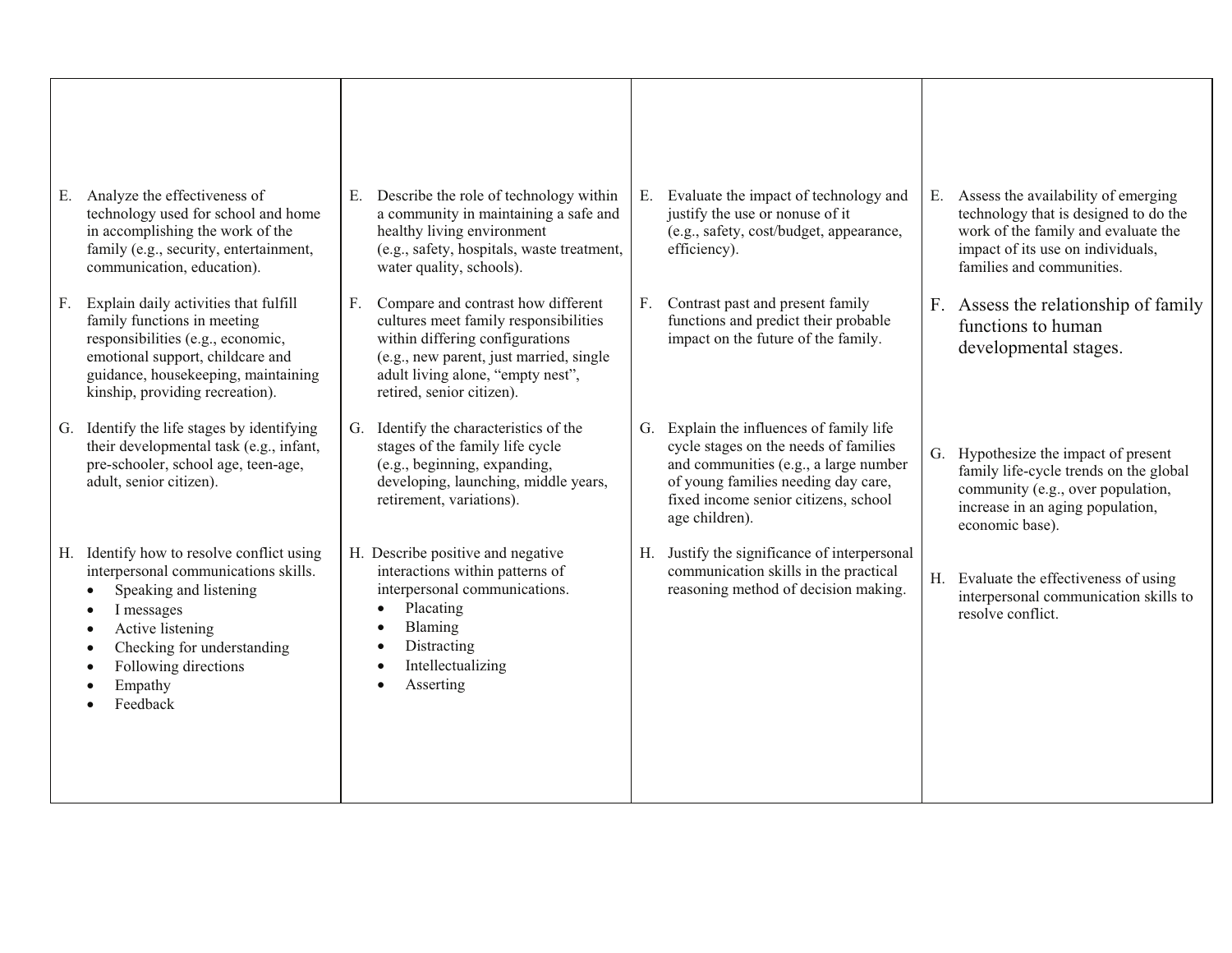| <b>Food Science and Nutrition</b><br>11.3.                                                                                               |                |                                                                                                                                                                                   |           |                                                                                                                                                                                                        |                                                                                                                                                                      |
|------------------------------------------------------------------------------------------------------------------------------------------|----------------|-----------------------------------------------------------------------------------------------------------------------------------------------------------------------------------|-----------|--------------------------------------------------------------------------------------------------------------------------------------------------------------------------------------------------------|----------------------------------------------------------------------------------------------------------------------------------------------------------------------|
| 11.3.3. <b>GRADE 3</b>                                                                                                                   |                | 11.3.6. <b>GRADE 6</b>                                                                                                                                                            |           | 11.3.9. <b>GRADE 9</b>                                                                                                                                                                                 | 11.3.12. <b>GRADE 12</b>                                                                                                                                             |
| and skills needed to                                                                                                                     |                | Pennsylvania's public schools shall teach, challenge and support every student to realize his or her maximum potential and to acquire the knowledge                               |           |                                                                                                                                                                                                        |                                                                                                                                                                      |
| A. Know the production steps that a food<br>travels from the farm to the consumer.                                                       |                | A. Demonstrate knowledge of techniques<br>used to evaluate food in various forms<br>(e.g., canned, frozen, dried, irradiated).                                                    |           | A. Explain how scientific and<br>technological developments enhance<br>our food supply (e.g., food<br>preservation techniques, packaging,<br>nutrient fortification).                                  | A. Analyze how food engineering and<br>technology trends will influence the<br>food supply.                                                                          |
| B. Describe personal hygiene techniques<br>in food handling (e.g., handwashing,<br>sneeze control, signs of food spoilage).              | В.             | Describe safe food handling techniques<br>(e.g., storage, temperature control,<br>food preparation, conditions that create<br>a safe working environment for food<br>production). | <b>B.</b> | Identify the cause, effect and<br>prevention of microbial contamination,<br>parasites and toxic chemicals in food.                                                                                     | B. Evaluate the role of Government<br>agencies in safeguarding our food<br>supply (e.g., USDA, FDA, EPA and<br>CDC).                                                 |
| C. Explain the importance of eating a<br>varied diet in maintaining health.                                                              | $\mathbf{C}$ . | Analyze factors that effect food<br>choices.                                                                                                                                      |           | C. Analyze the impact of food addictions<br>and eating disorders on health.                                                                                                                            | C. Evaluate sources of food and nutrition<br>information.                                                                                                            |
| D. Classify foods by food group within<br>the food guide pyramid including the<br>serving size and nutrient function<br>within the body. |                | D. Describe a well-balanced daily menu<br>using the dietary guidelines and the<br>food guide pyramid.                                                                             |           | D. Analyze relationship between diet and<br>disease and risk factors (e.g., calcium<br>and osteoporosis; fat, cholesterol and<br>heart disease; folate and birth defects;<br>sodium and hypertension). | D. Critique diet modifications for their<br>ability to improve nutritionally-related<br>health conditions (e.g., diabetes,<br>lactose-intolerance, iron deficiency). |
| E. Define energy-yielding nutrients and<br>calories.                                                                                     | Е.             | Explain the relationship between<br>calories, nutrient and food input versus<br>energy output; describe digestion.                                                                | E.        | Analyze the energy requirements,<br>nutrient requirements and body<br>composition for individuals at various<br>stages of the life cycle.                                                              | E. Analyze the breakdown of foods,<br>absorption of nutrients and their<br>conversion to energy by the body.                                                         |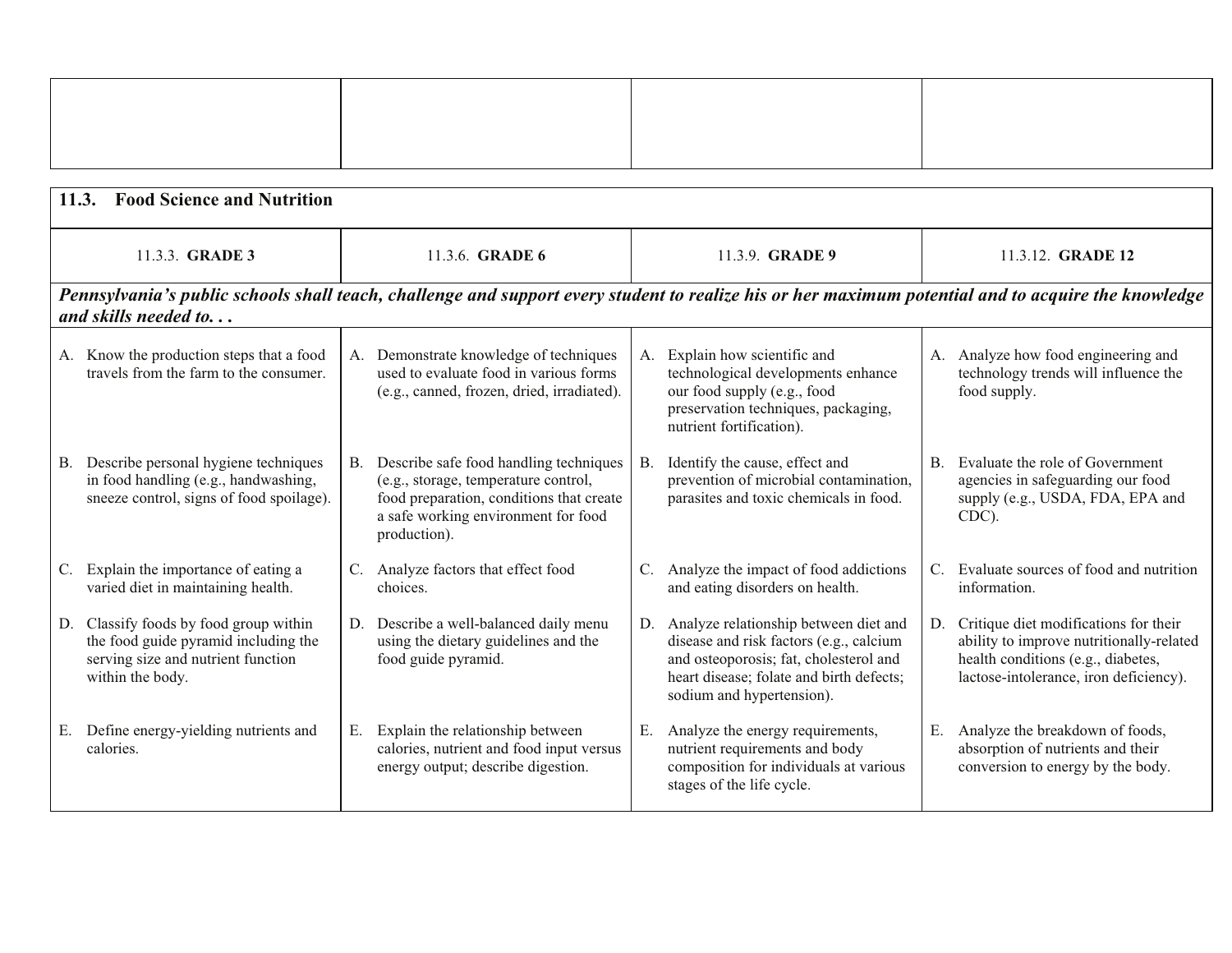| Identify components of a basic recipe<br>F.<br>(e.g., volume, weight, fractions, recipe<br>ingredients, recipe directions, safety<br>techniques). | F. Analyze basic food preparation<br>techniques and food-handling<br>procedures.                      | Hypothesize the effectiveness of the<br>F <sub>1</sub><br>use of meal management principles<br>(e.g., time management, budgetary<br>considerations, sensory appeal, | Evaluate the application of nutrition<br>$F_{\cdot}$<br>and meal planning principles in the<br>selection, planning, preparation and<br>serving of meals that meet the specific |
|---------------------------------------------------------------------------------------------------------------------------------------------------|-------------------------------------------------------------------------------------------------------|---------------------------------------------------------------------------------------------------------------------------------------------------------------------|--------------------------------------------------------------------------------------------------------------------------------------------------------------------------------|
|                                                                                                                                                   |                                                                                                       | balanced nutrition, safety, sanitation).                                                                                                                            | nutritional needs of individuals across<br>their lifespan.                                                                                                                     |
| G. Classify foods according to senses<br>(e.g., taste, touch, smell, mouth feel,<br>sight, sound).                                                | G. Describe the physical, biological, and<br>chemical changes that take place in<br>food preparation. | G. Analyze the application of physical<br>and chemical changes that occur in<br>food during preparation and<br>preservation.                                        | Analyze the relevance of scientific<br>G.<br>principles to food processing,<br>preparation and packaging.                                                                      |
|                                                                                                                                                   |                                                                                                       |                                                                                                                                                                     |                                                                                                                                                                                |
|                                                                                                                                                   |                                                                                                       |                                                                                                                                                                     |                                                                                                                                                                                |
|                                                                                                                                                   |                                                                                                       |                                                                                                                                                                     |                                                                                                                                                                                |
|                                                                                                                                                   |                                                                                                       |                                                                                                                                                                     |                                                                                                                                                                                |
|                                                                                                                                                   |                                                                                                       |                                                                                                                                                                     |                                                                                                                                                                                |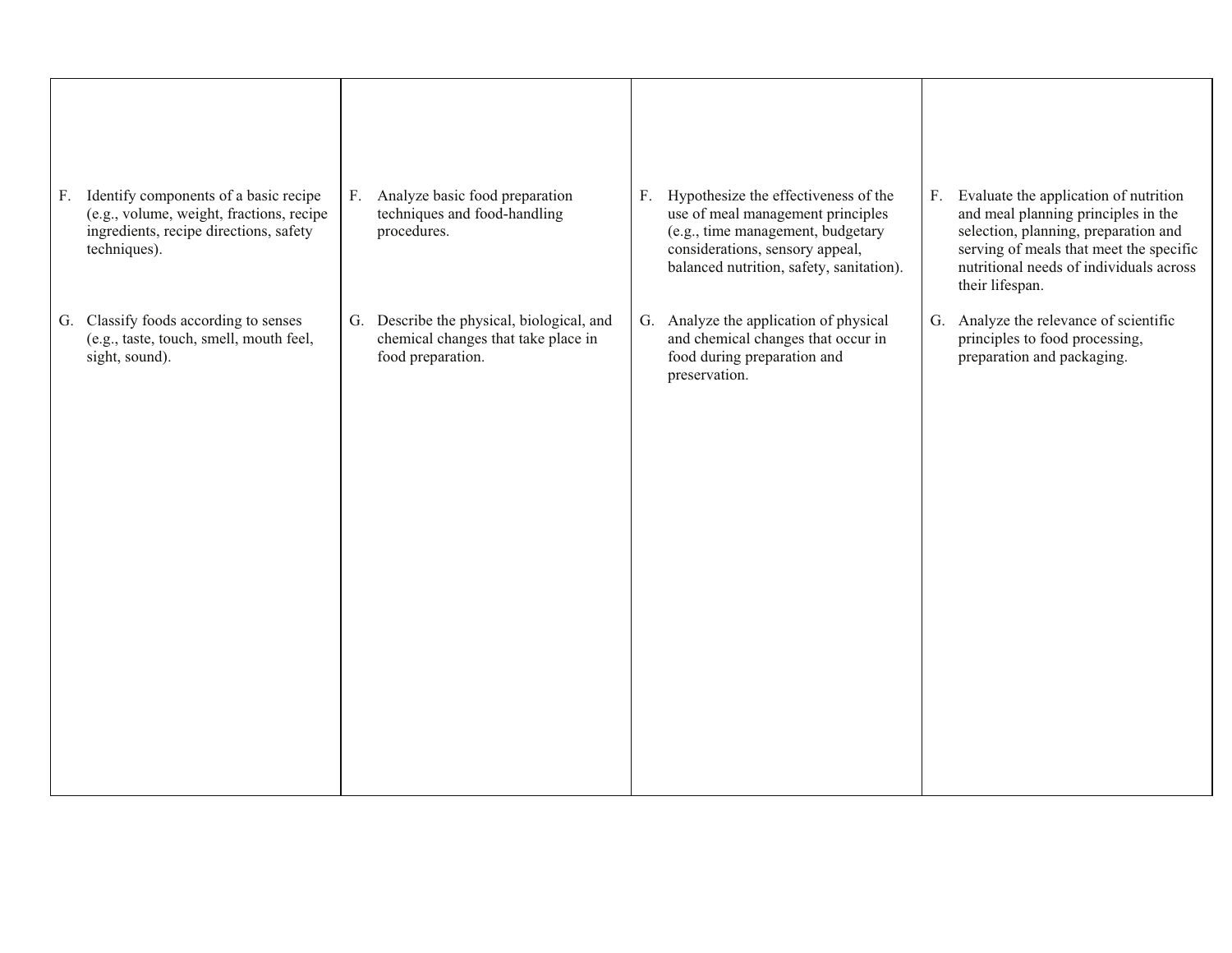| 11.4. Child Development                                                        |                                                                                                                                                                                                   |                                                                                                                                                     |             |                                                                                                                           |             |                                                                                                                                                                                              |
|--------------------------------------------------------------------------------|---------------------------------------------------------------------------------------------------------------------------------------------------------------------------------------------------|-----------------------------------------------------------------------------------------------------------------------------------------------------|-------------|---------------------------------------------------------------------------------------------------------------------------|-------------|----------------------------------------------------------------------------------------------------------------------------------------------------------------------------------------------|
|                                                                                | 11.4.3. <b>GRADE 3</b>                                                                                                                                                                            | 11.4.6. <b>GRADE 6</b>                                                                                                                              |             | 11.4.9. <b>GRADE 9</b>                                                                                                    |             | 11.4.12. <b>GRADE 12</b>                                                                                                                                                                     |
| and skills needed to                                                           |                                                                                                                                                                                                   | Pennsylvania's public schools shall teach, challenge and support every student to realize his or her maximum potential and to acquire the knowledge |             |                                                                                                                           |             |                                                                                                                                                                                              |
| child development.<br>٠<br>$\bullet$<br>$\bullet$<br><b>YEARS</b><br>$\bullet$ | A. Identify characteristics in each stage of<br>Infancy/BIRTH TO 1 YEAR<br>Early childhood/1 TO 6 YEARS<br>Middle childhood/6 TO 9 YEARS<br>Late childhood/NINE - 13<br>Adolescence/13 - 18 YEARS | Compare and contrast child<br>A.<br>development guided practices<br>according to the stage of child<br>development.                                 |             | A. Analyze physical, intellectual and<br>social/emotional development in<br>relation to theories of child<br>development. | A.          | Analyze current research on existing<br>theories in child development and its<br>impact on parenting (e.g., Piaget,<br>Erikson and prior findings versus new<br>brain development research). |
| B.<br>children at each stage of child<br>development.                          | Identify health and safety needs for                                                                                                                                                              | Identify ways to keep children healthy<br>В.<br>and safe at each stage of child<br>development.                                                     | B.          | Evaluate health and safety hazards<br>relating to children at each stage of<br>child development.                         | <b>B.</b>   | Analyze current issues in health and<br>safety affecting children at each stage<br>of child development.                                                                                     |
| C.<br>learning environment.<br>Identify community resources<br>D.              | Identify the characteristics of a<br>C.                                                                                                                                                           | Identify the role of the caregiver in<br>providing a learning environment<br>(e.g., babysitting, daycare, preschool).                               | $C_{\cdot}$ | Evaluate various environments to<br>determine if they provide the<br>characteristics of a proper learning<br>environment. | $C_{\cdot}$ | Analyze practices that optimize child<br>development (e.g., stimulation, safe<br>environment, nurturing caregivers,<br>reading to children).                                                 |
| provided for children.                                                         | D.<br>Е.                                                                                                                                                                                          | Identify child-care provider<br>considerations.<br>Identify characteristics of quality                                                              | D.          | Analyze the roles, responsibilities and<br>opportunity for family involvement in<br>schools.                              | D.          | Analyze plans and methods to blend<br>work and family responsibilities to<br>meet the needs of children.                                                                                     |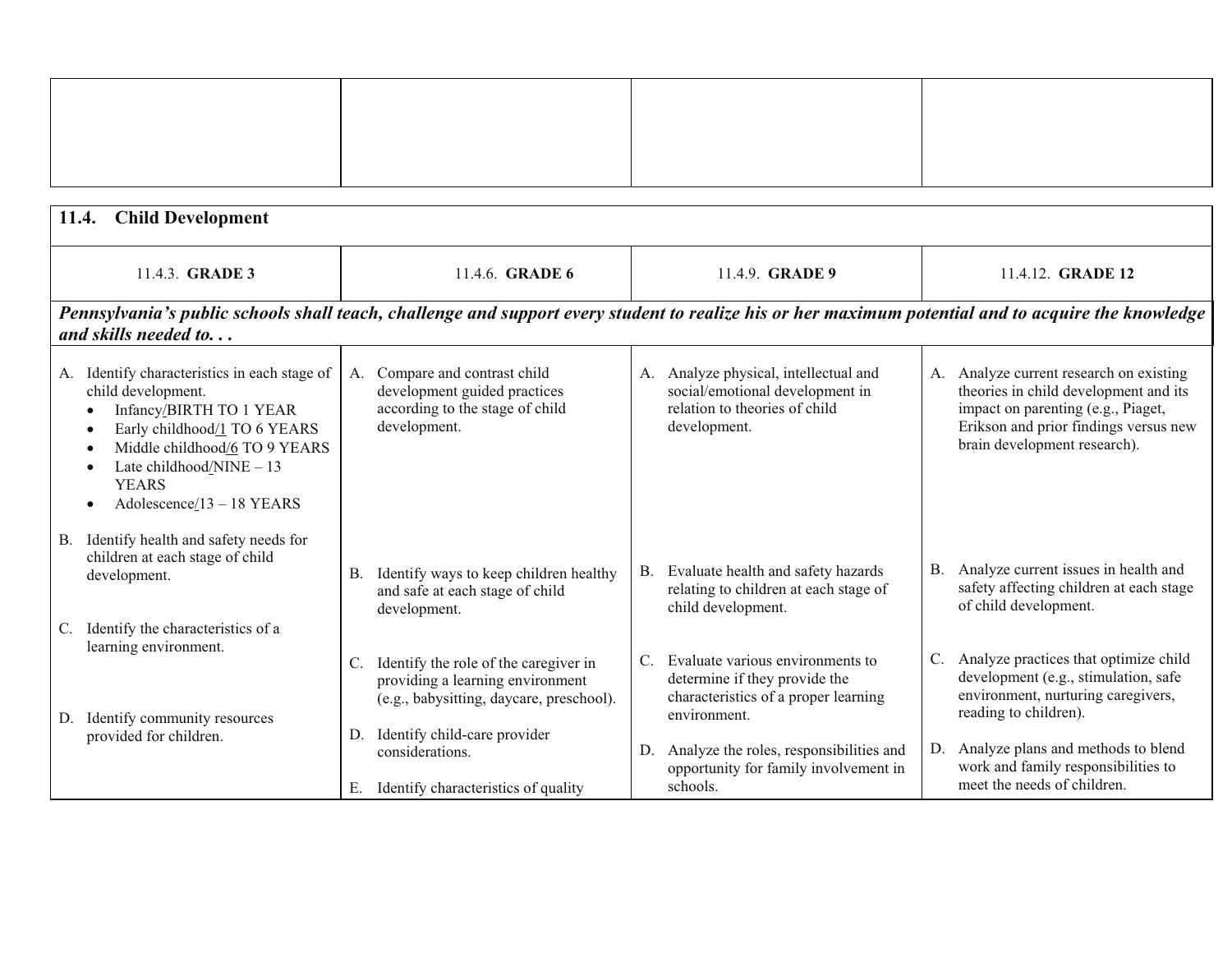|  | Explain how the home and community<br>help a person learn to read, write and<br>compute. | literature for children and other<br>literacy enhancing activities. | E. | Explain how storytelling, story reading<br>and writing enhance literacy<br>development in children. | Е. | Identify practices that develop the<br>child's imagination, creativity and<br>reading and writing skills through<br>literature. |
|--|------------------------------------------------------------------------------------------|---------------------------------------------------------------------|----|-----------------------------------------------------------------------------------------------------|----|---------------------------------------------------------------------------------------------------------------------------------|
|--|------------------------------------------------------------------------------------------|---------------------------------------------------------------------|----|-----------------------------------------------------------------------------------------------------|----|---------------------------------------------------------------------------------------------------------------------------------|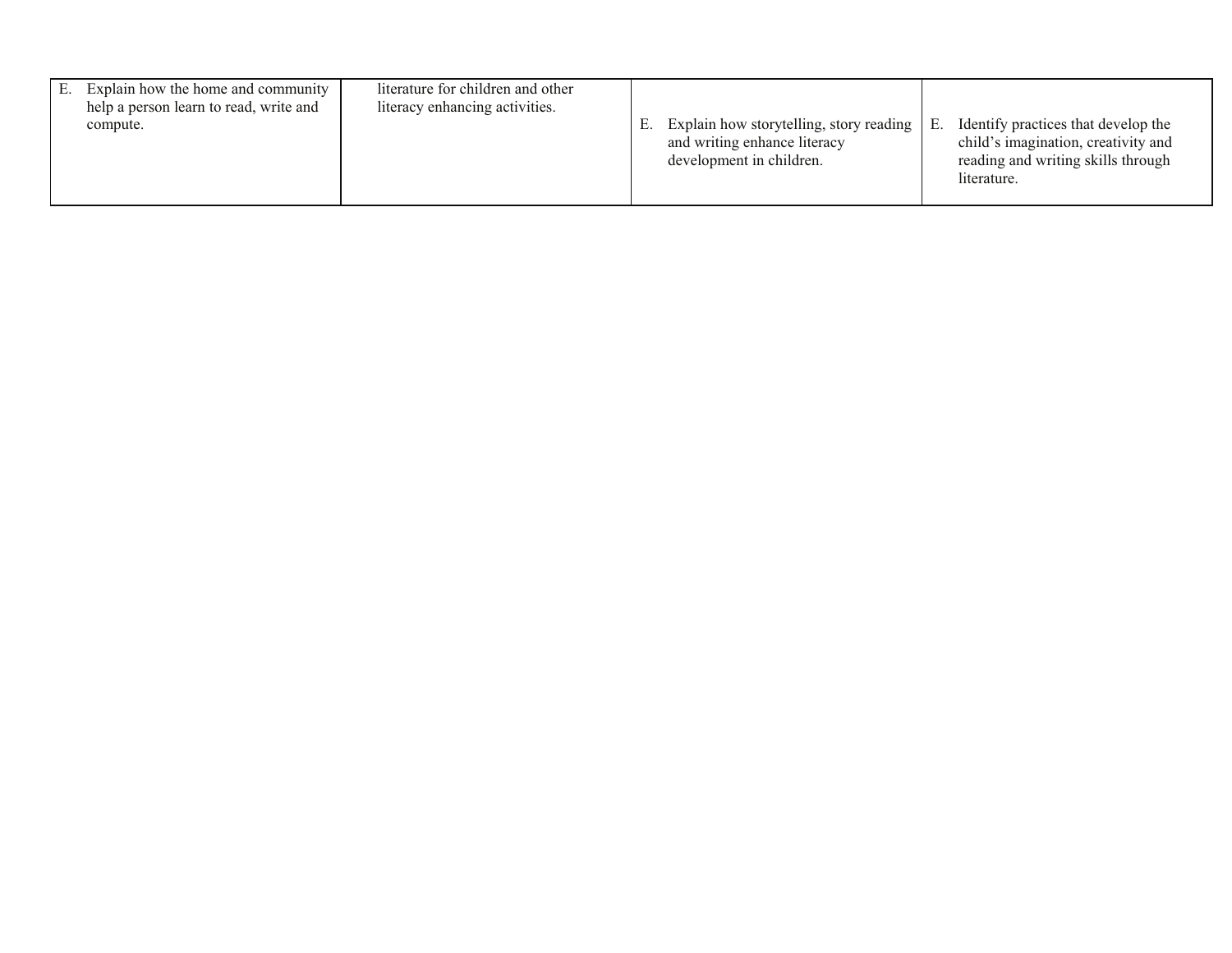## *XXXIII. GLOSSARY*

|                                        | XXXIII. GLOSSARY                                                                                                                                                                                         |
|----------------------------------------|----------------------------------------------------------------------------------------------------------------------------------------------------------------------------------------------------------|
| <b>Aesthetics:</b>                     | Appreciation of and responsive to beauty.                                                                                                                                                                |
| CDC:                                   | <b>Center for Disease Control</b>                                                                                                                                                                        |
| Child-care provider<br>considerations: | Criteria to use in evaluating child care facilities. These include well-trained and highly motivated staff,<br>pleasant sanitary surroundings, variety in toys and supplies, ratio of staff to children. |
| Child development stage:               | An age range with similar growth characteristics: infancy, early childhood, middle childhood, late<br>childhood, adolescence.                                                                            |
| <b>Consumer responsibilities:</b>      | The need to interpret information in care instructions, safety precautions and proper use of consumable<br>goods as a user of goods and services.                                                        |
| <b>Consumer rights:</b>                | The guarantee to be safe, the right to be informed, to be heard, to choose consumer education and to<br>redress as a user of goods and services.                                                         |
| Dietary guidelines:                    | A set of seven recommendations developed by the United States Department of Agriculture and Health<br>and Human Services to help healthy people over age two know what to eat to stay healthy.           |
| <b>Developmental tasks:</b>            | Changes in the thinking and behavior of individuals over time.                                                                                                                                           |
| <b>Empathy:</b>                        | The action of understanding another's thoughts, feelings and behaviors.                                                                                                                                  |
| EPA:                                   | <b>Environmental Protection Agency</b>                                                                                                                                                                   |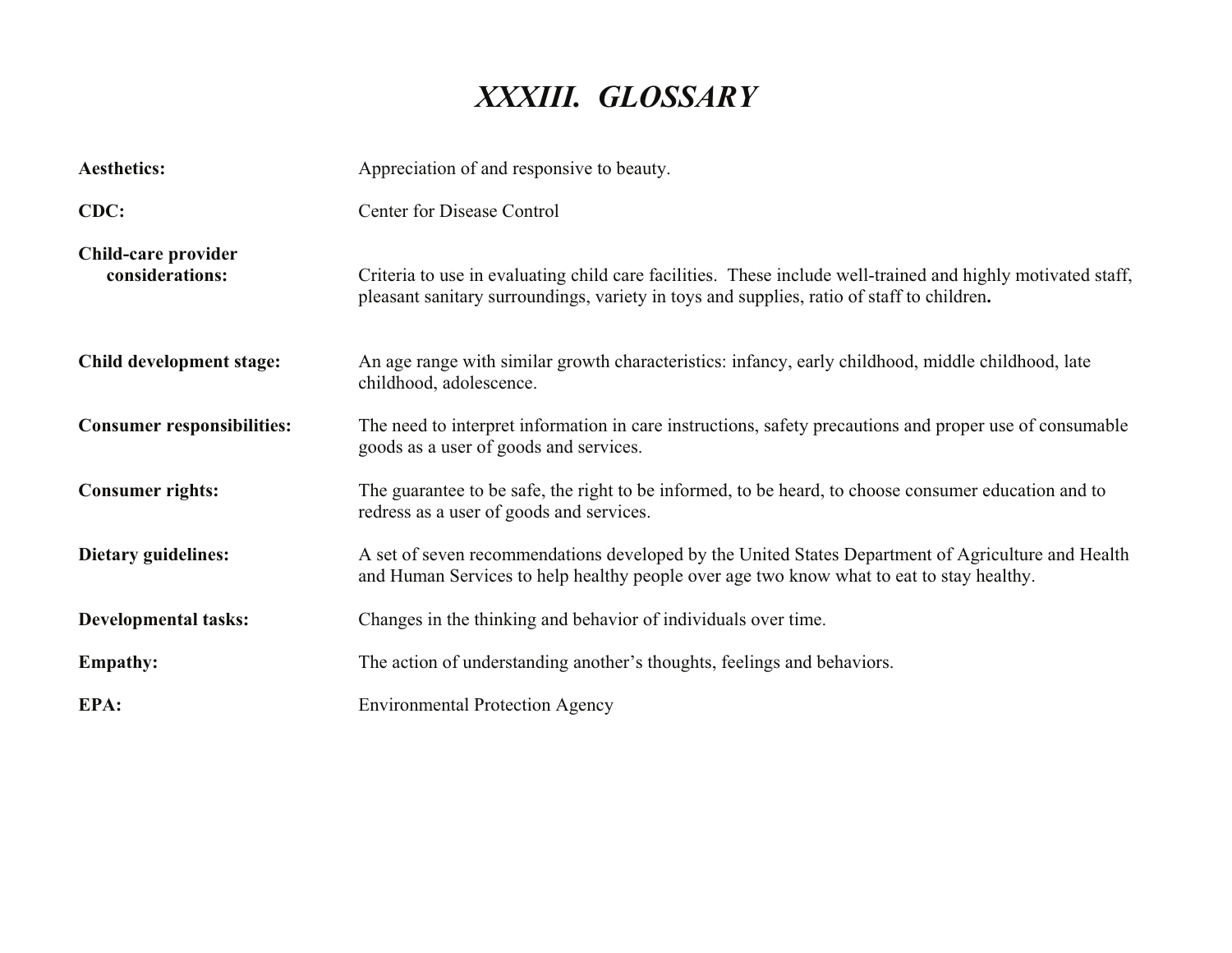|                                                        | FCCLA Action planning procedure: The decision making process endorsed by the Family, Career and Community Leaders of America,<br>involving five steps:                                                                                                                                                                                      |
|--------------------------------------------------------|---------------------------------------------------------------------------------------------------------------------------------------------------------------------------------------------------------------------------------------------------------------------------------------------------------------------------------------------|
|                                                        | 1. Identify concerns - brainstorm and evaluate, narrow choices to workable ideas.<br>2. Set your goals - write what you want to accomplish as an achievable objective.<br>3. Form a plan - who, what, when, where and how.<br>4. Act - carry out the plan.<br>5. Follow up - determine if your goal was met and create an improvement plan. |
| FDA:                                                   | Food and Drug Administration                                                                                                                                                                                                                                                                                                                |
| <b>Family, Career and:</b><br><b>Community Leaders</b> |                                                                                                                                                                                                                                                                                                                                             |
| Of America:                                            | Vocational student organization sponsored by Family and Consumer sciences' classrooms.                                                                                                                                                                                                                                                      |
| Food guide pyramid:                                    | A visual tool used to help people plan healthy diets according to the Dietary Guidelines for America.                                                                                                                                                                                                                                       |
| <b>Guided practices:</b>                               | Interaction with a child based on age appropriate developmental principles.                                                                                                                                                                                                                                                                 |
| I message:                                             | A statement containing three parts:<br>1. The situation<br>2. How it makes the speaker feel<br>3. What will happen if it continues.                                                                                                                                                                                                         |
| Kinship:                                               | Relationships or relatives.                                                                                                                                                                                                                                                                                                                 |
| Leadership skills:                                     | The ability to:<br>Use resources<br>$\bullet$<br>Delegate authority<br>Communicate effectively<br>$\bullet$<br>Assess composition of group<br>$\bullet$<br>Determine and rank goals<br>Evaluate consequences.                                                                                                                               |